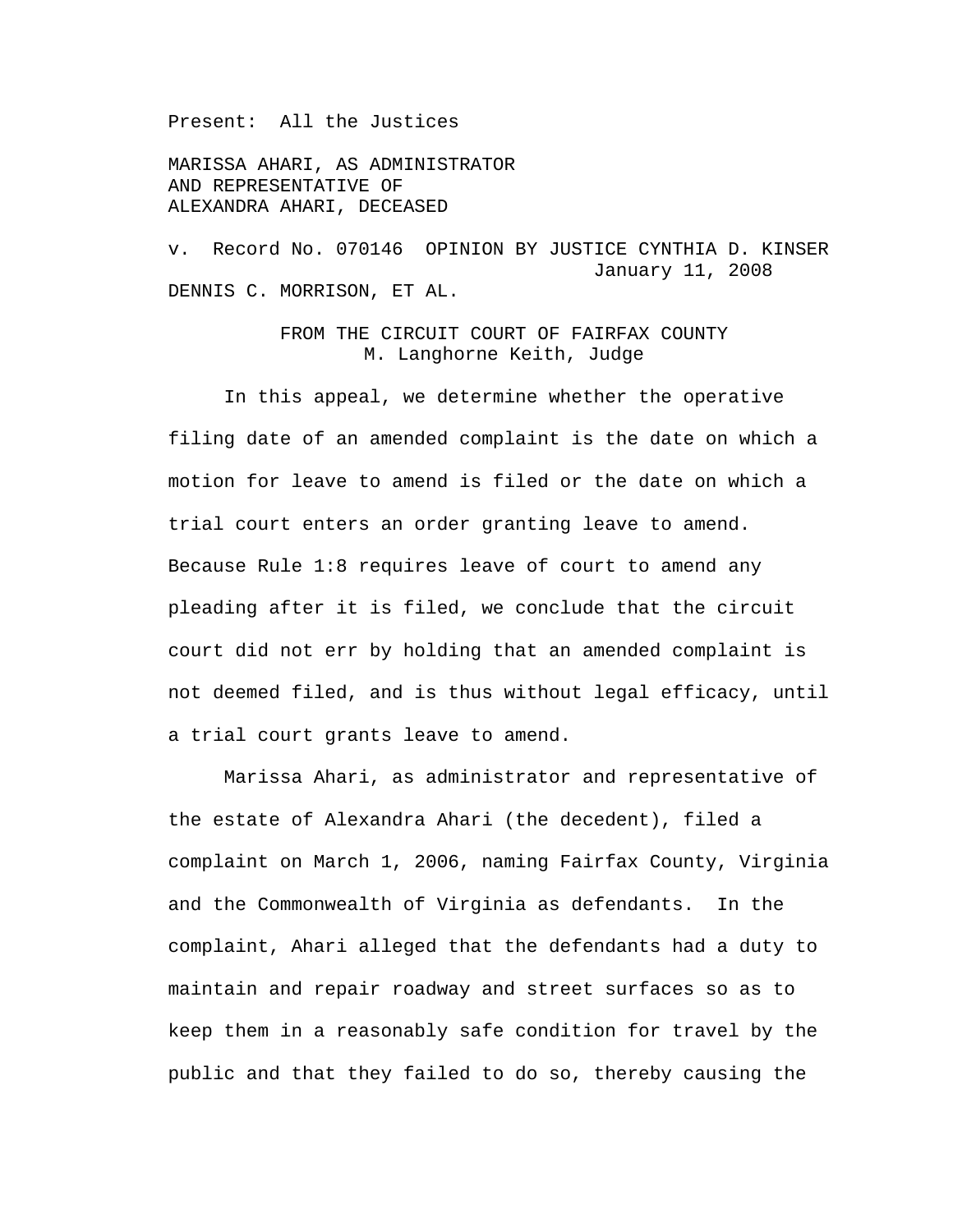decedent to lose control of her vehicle on May 18, 2004 while traveling on Baron Cameron Avenue in Fairfax County. Ahari further alleged that the decedent died as a result of injuries sustained in the accident.

On May 15, 2006, three days before the expiration of the applicable statute of limitations, see Code § 8.01-243, Ahari moved for leave to file an amended complaint. Along with the motion, Ahari tendered the proposed amended complaint that, among other things, added as party defendants Dennis C. Morrison, Robert Driscoll, and John Doe I, II, and III, all of whom were allegedly employees of the Virginia Department of Transportation. $^1$  On July 28, 2006, the circuit court granted Ahari's motion for leave to file an amended complaint but reserved for further argument the question as to the operative filing date of the amended complaint.

The defendants named in the amended complaint then filed a plea of the statute of limitations. Citing Rule 1:8 and this Court's decision in Mechtensimer v. Wilson,

 $\begin{array}{c}\n\hline\n\hline\n\hline\n\hline\n\hline\n\end{array}$  $1$  Subsequent to Ahari's motion for leave to file an amended complaint, the circuit court, at Ahari's request, dismissed Fairfax County as a party in this case with prejudice. The circuit court also dismissed the Commonwealth as a party based on its plea in bar asserting sovereign immunity, likewise with prejudice. Future references in this opinion to "the defendants" will not include Fairfax County or the Commonwealth.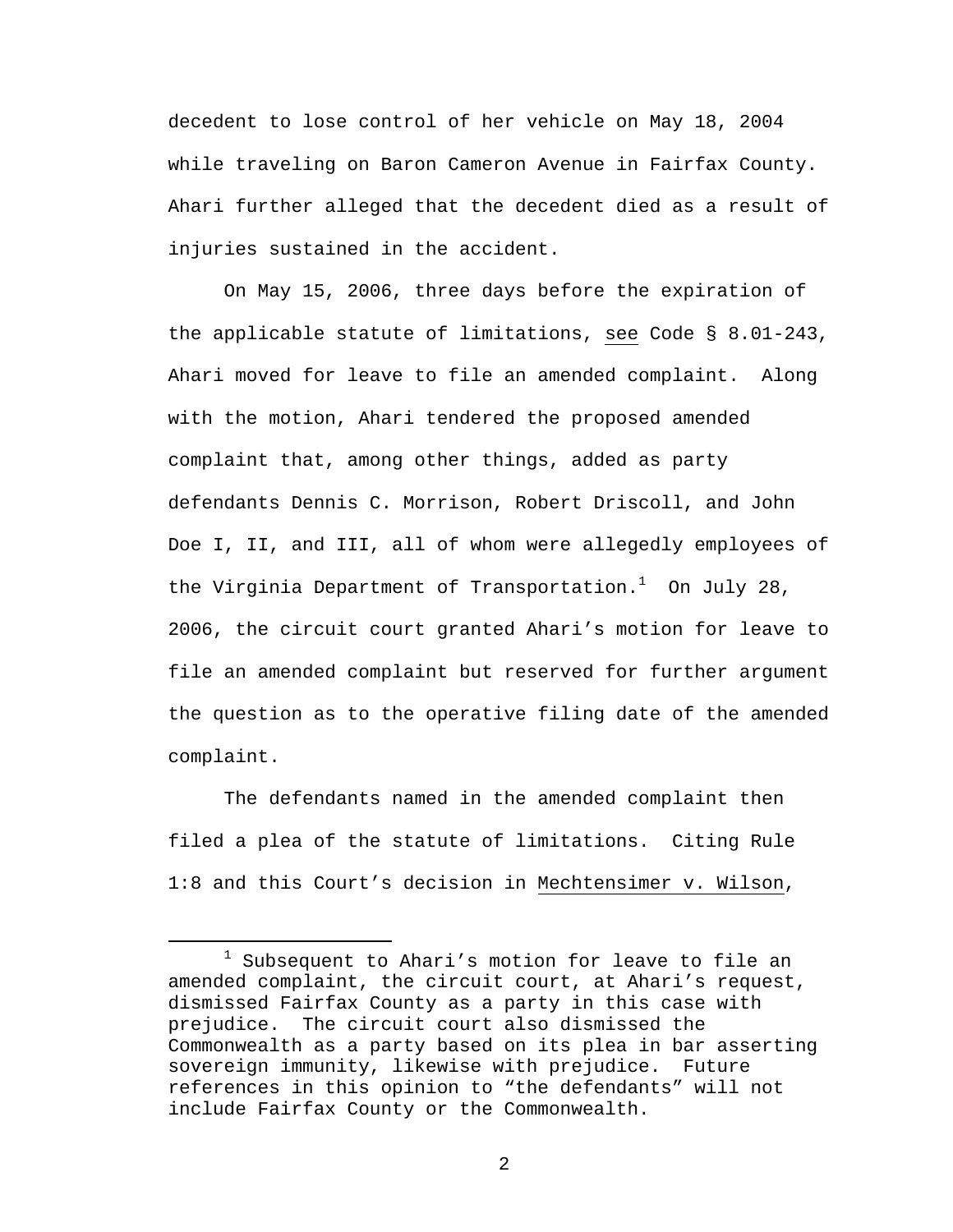246 Va. 121, 431 S.E.2d 301 (1993), they argued that the amended complaint was without legal efficacy until July 28, 2006, the date the circuit court granted Ahari's motion for leave to amend. According to the defendants, the applicable statute of limitations expired before that date and thus barred the claims asserted against them in the amended complaint.

Ahari countered by pointing out that Rule 3:2 states that a civil action is commenced by filing a complaint in the clerk's office and that Rule 3:3 directs a clerk to "receive and file all pleadings when tendered, without order of the court." Thus, according to Ahari, the amended complaint was filed when she tendered it to the clerk along with the motion for leave to amend on May 15, 2006, and the action with respect to the new party defendants was commenced on that date, which was before the expiration of the applicable statute of limitations. Relying on numerous decisions from courts in other jurisdictions, Ahari argued that an amended complaint is deemed filed for purposes of tolling a statute of limitations on the date a motion for leave to amend, along with the amended complaint, are filed. Ahari claimed that to hold otherwise would ignore the fact that a plaintiff has no control over when a trial court may enter an order granting a motion for leave to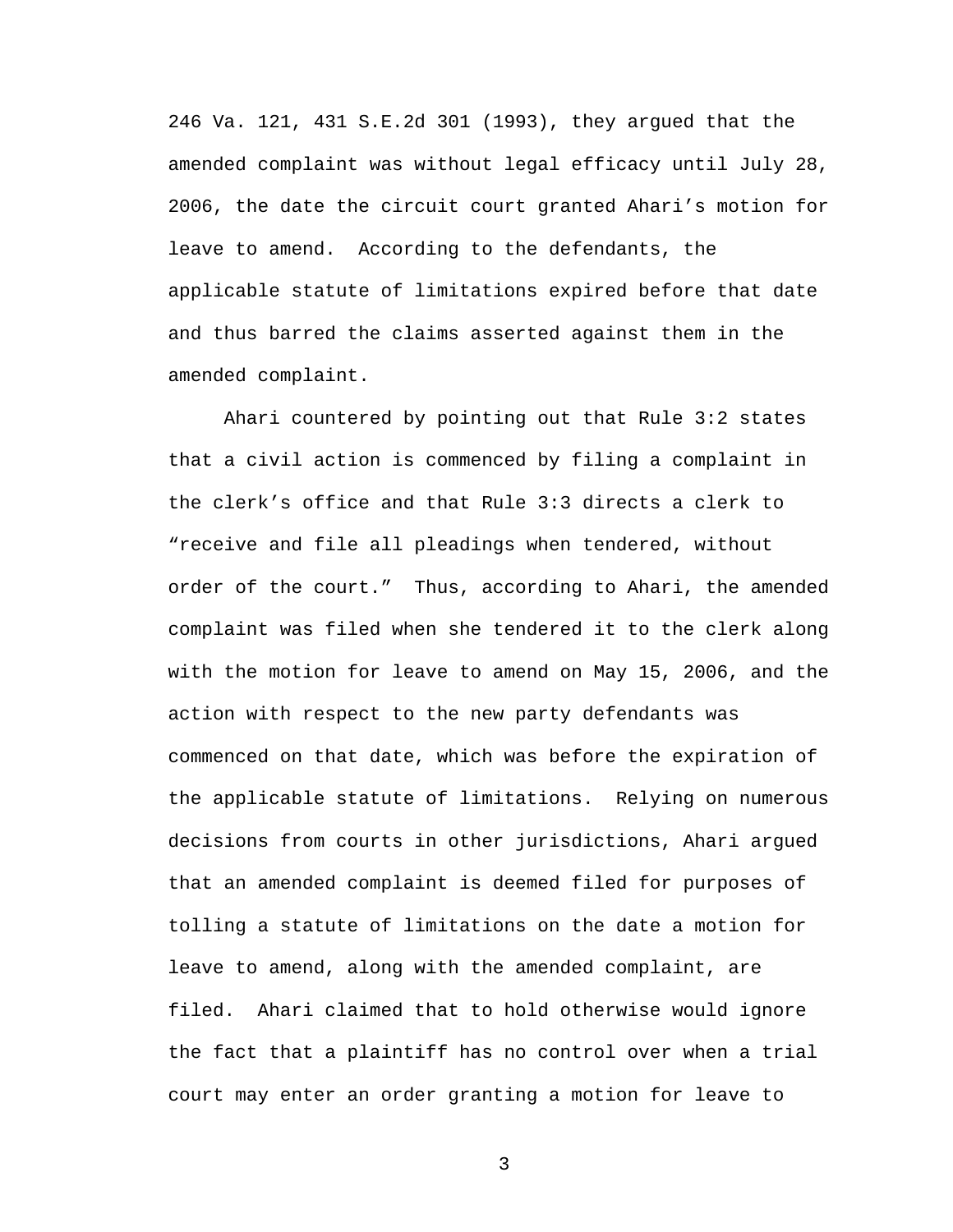amend. Ahari also noted that instead of filing the motion for leave to amend she could have filed a new complaint**,** paid the required filing fee, and the result would be the same with respect to tolling the running of the statute of limitations.

After hearing argument, the circuit court granted the defendants' plea of the statute of limitations and dismissed the action with prejudice. The court explained that "pursuant to Rule 1:8 . . . and legal precedent, there is no ability of [a] plaintiff to file an amended pleading save by leave of [c]ourt, and leave of court was not obtained in this case until July 28, 2006, which is the amended complaint's operative date."

Now on appeal to this Court, Ahari asserts that the circuit court erred by granting the defendants' plea of the statute of limitations despite the fact that she filed the motion for leave to amend and tendered the amended complaint before the expiration of the statute of limitations. Ahari, as well as the defendants, present the same arguments here as they did before the circuit court. To resolve the issue before us, we must determine the operative filing date of an amended complaint. Is that date when a motion for leave to amend is filed with the clerk and the amended complaint is tendered, as Ahari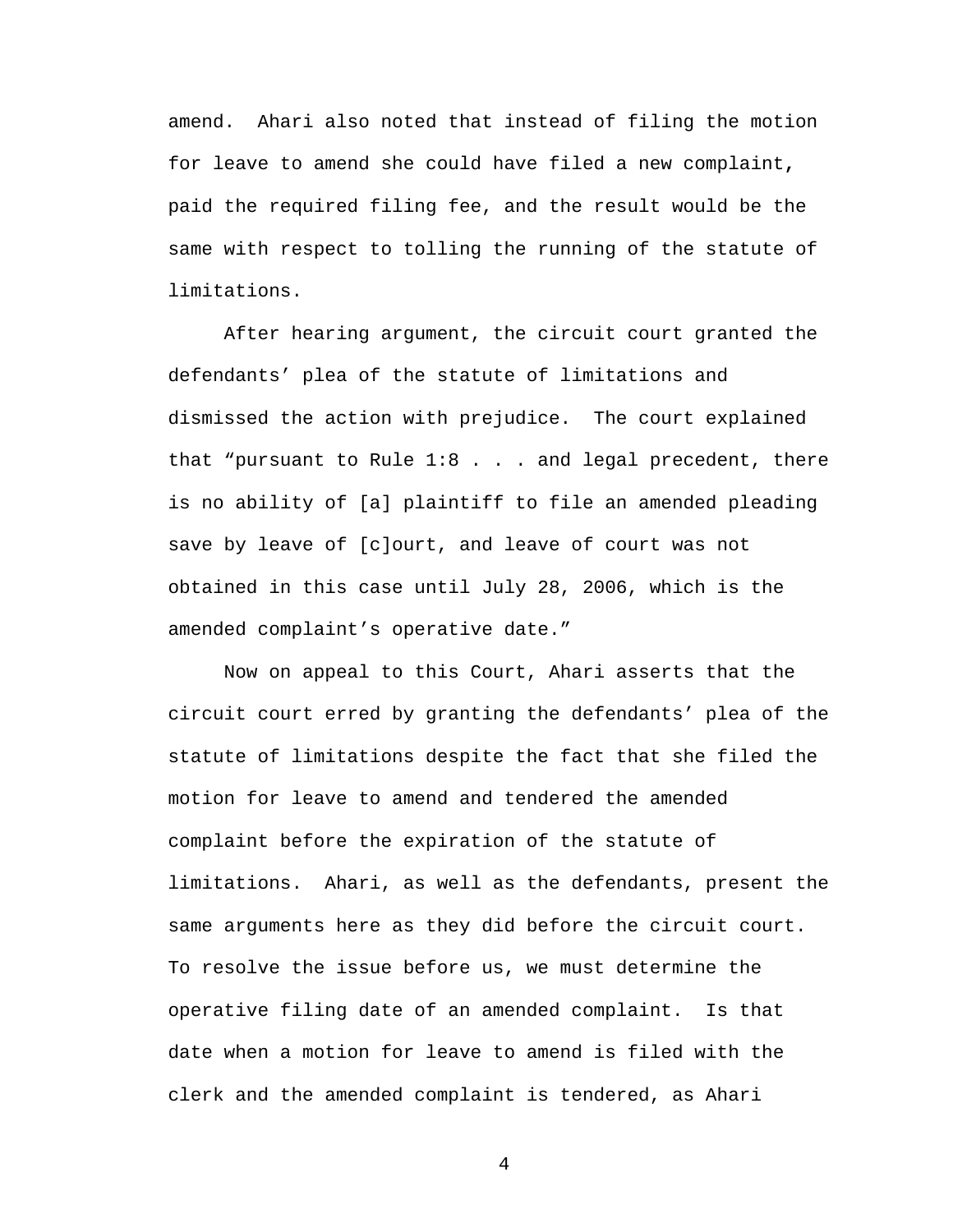contends, or is the operative date of filing when a trial court enters an order granting leave to amend? This question presents an issue of law**,** which we review de novo. See Westgate at Williamsburg Condominium Ass'n v. Philip Richardson Co., 270 Va. 566, 574, 621 S.E.2d 114, 118 (2005).

In relevant part, Rule 1:8 states: "No amendments shall be made to any pleading after it is filed save by leave of court." The effect of this Rule was at issue in Mechtensimer where the plaintiff filed an amended motion for judgment without first obtaining leave of court to do so. $^2$  246 Va. at 122, 431 S.E.2d at 301. The defendant moved to quash service and dismiss the amended motion for judgment because the plaintiff failed to comply with Rule 1:8. Id., 431 S.E.2d at 302. Even though he had filed responsive pleadings to the amended motion, the defendant argued that the amended motion, nevertheless, had no legal efficacy. Id. The trial court agreed and granted the defendant's motion to dismiss. Id. We affirmed that judgment. Id. at 123, 431 S.E.2d at 302. Based on the

 <sup>2</sup>  $2$  We utilized the term "motion for judgment" in Mechtensimer since the case was decided before we amended our Rules, effective January 1, 2006, to provide that a civil action, which includes legal and equitable causes of action, is commenced by filing a "complaint" in the clerk's office. Rules 3:1 and 3:2.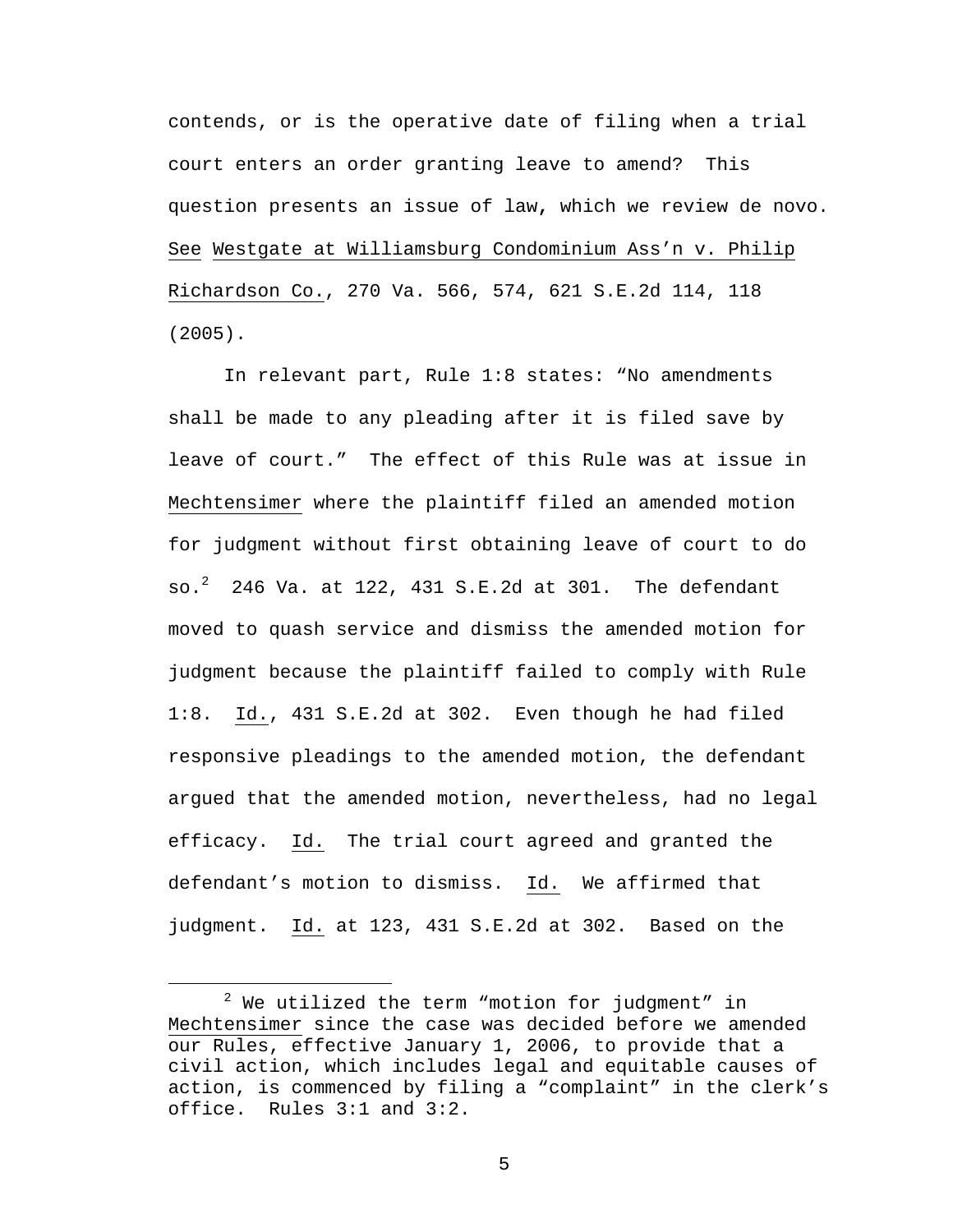plain language of Rule 1:8, we held "that [the plaintiff's] amended motion was without legal efficacy because [the plaintiff] failed to obtain leave of court to amend his original motion for judgment. Thus, the [trial] court did not acquire jurisdiction to adjudicate any causes of action alleged in the amended motion." Id. at 122-23, 431 S.E.2d at 302. The fact that the defendant had filed responsive pleadings did not confer jurisdiction upon the trial court. Id. at 123, 431 S.E.2d at 302.

 Even though Mechtensimer, unlike the case before us, did not involve an issue of the statute of limitations, its rationale is controlling and answers the question as to the operative filing date of Ahari's amended complaint. Until July 28, 2006, when the circuit court granted Ahari's motion for leave to amend, the amended complaint had no legal efficacy. See Mechtensimer, 246 Va. at 122-23, 431 S.E.2d at 302; Harrell v. Harrell, 272 Va. 652, 657, 636 S.E.2d 391, 394-95 (2006) (holding that plaintiff's amended complaint "was properly dismissed for failing to comply with the requirements of Rule 1:8 to obtain leave of court before filing" and that any request for relief contained in the amended complaint was rendered a nullity by the dismissal); Bowie v. Murphy, 271 Va. 126, 132 n.4, 137, 624 S.E.2d 74, 78 n.4, 80 (2006) (holding that claims asserted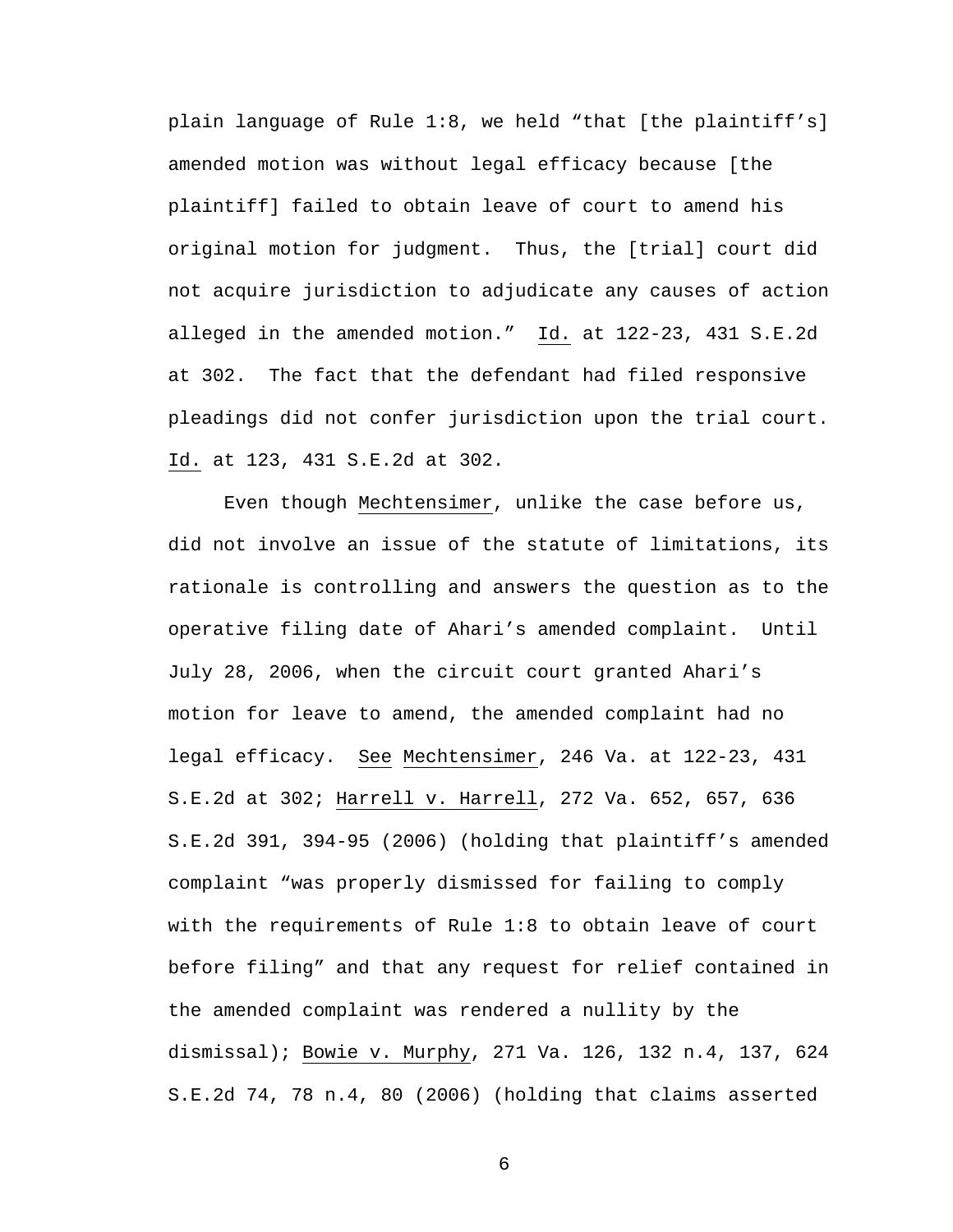in an amended motion for judgment that exceeded the scope of the trial court's leave to amend were not properly asserted and were therefore barred). Only at that time was the amended complaint deemed filed, thereby adding the new party defendants and commencing the action as to them. $^3$  See Mendenhall v. Cooper, 239 Va. 71, 76, 387 S.E.2d 468, 471 (1990) ("[I]t is well-established that when 'a new party is brought into a suit by an amended pleading, the suit must be deemed to have been commenced as to him at the time that he was so brought in.'") (quoting Webb v. United States Fidelity & Guar. Co., 165 Va. 388, 393, 182 S.E. 557, 559 (1935)). Thus, until the circuit court granted leave for Ahari to amend her complaint, the statute of limitations continued to run with regard to the cause of action asserted against the new defendants. See Neff v. Garrard, 216 Va. 496, 498, 219 S.E.2d 878, 879 (1975) (holding that when an amended pleading asserts a new cause of action or makes a new demand, the statute of limitations continues to run until the date of the amendment). And, on the operative filing date of the amended complaint, July 28, 2006, the statute of limitations had expired by more than two months. The circuit court therefore did not err by

 $\overline{\phantom{a}}$  3  $3$  No question is raised in this appeal regarding the provisions of Code § 8.01-6 that address "[a]n amendment